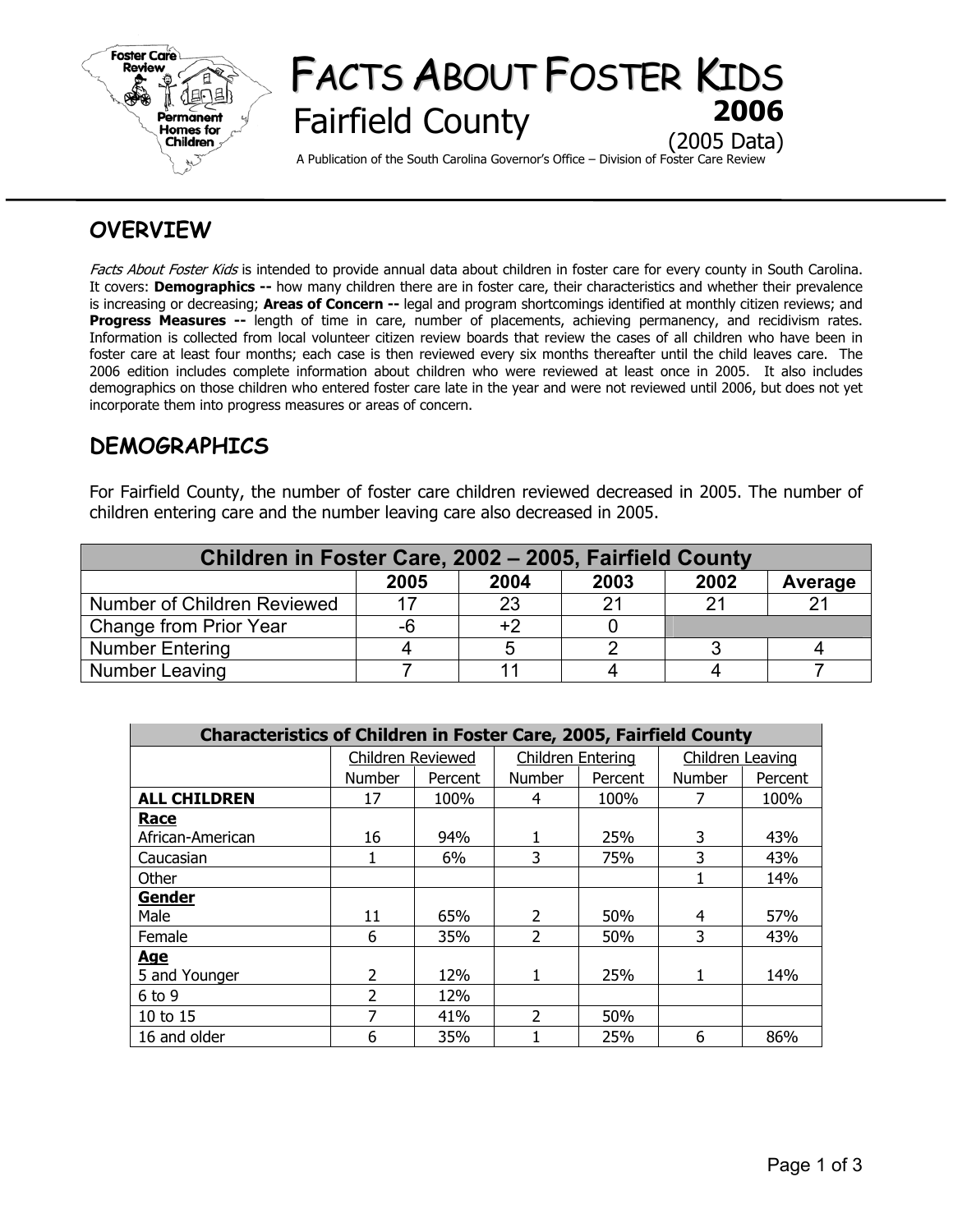## **AREAS OF CONCERN**

In 2005, Review Board members held 11 meetings and 30 reviews. Of the 30 reviews held, 14 (47%) had at least one area of concern cited by the local Review Board. The most often cited program violation was No Current/Incomplete Case Plan.

| Frequently Cited Areas of Concern, 2002 - 2005, Fairfield County |            |            |      |            |  |
|------------------------------------------------------------------|------------|------------|------|------------|--|
|                                                                  | 2005       | 2004       | 2003 | 2002       |  |
| Legal:                                                           |            |            |      |            |  |
| No Timely Permanency Plan Hearing                                |            |            | 1    | 4          |  |
| No Timely Probable Cause Hearing                                 |            |            |      |            |  |
| No Timely Merits Hearing                                         |            |            |      |            |  |
| No Face to Face Contact                                          |            |            |      |            |  |
| No Court Order at Review/Non-Compliance w/Court Order            |            |            | 3    |            |  |
| No Thorough Adoption Assessment/Specific Child Recruitment       |            |            |      | 2          |  |
| <b>Other Statutory Violations</b>                                |            |            | 4    |            |  |
| <u>Program:</u>                                                  |            |            |      |            |  |
| No Progress Report                                               | 5          | 6          | 1    |            |  |
| Lack of Progress Permanency Plan                                 |            |            |      |            |  |
| No Current/Incomplete/Inappropriate Case Plan                    |            | 2          |      |            |  |
| <b>Interested Parties Not Invited</b>                            |            |            |      |            |  |
| No Timely FCRB Hearing                                           |            |            |      |            |  |
| No Advance Packet                                                | 2          |            |      |            |  |
| Other Policy/Procedure Issues                                    | 4          |            |      |            |  |
| TOTAL                                                            | 20         | 11         | 10   | 9          |  |
| <b>Percent of Reviews with Areas of Concern</b>                  | <b>47%</b> | <b>15%</b> | 22%  | <b>25%</b> |  |

## **PROGRESS MEASURES**

Four main indicators are used to measure progress towards better outcomes for children in foster care. For each, comparison data for the previous four years are provided.

### **LENGTH OF TIME IN CARE:**

The longer a child is away from their home or a nurturing family environment, the more damaging it can be to the normal development of the child. For this reason, a major goal of the Review Board is to ensure that children achieve permanency as quickly as possible. In 2005, the average length of time in Fairfield County increased to 4.4 years.

### **NUMBER OF PLACEMENTS:**

Research shows the initial placement in foster care is extremely traumatic for a child. Additional changes in placement once in the foster care system can be detrimental to children's development, affecting their ability to learn, establish relationships and develop as stable, secure individuals. In 2005, Fairfield County's average number of placements increased slightly to 2.9.

### **PERCENT ACHIEVING PERMANENCY:**

Permanency for a child means placement with a "forever family." A child can achieve legal permanency upon leaving the foster care system either by returning home to their natural parent or by being adopted. In 2005 of the seven children leaving care, two were adopted and one returned home to their natural parent.